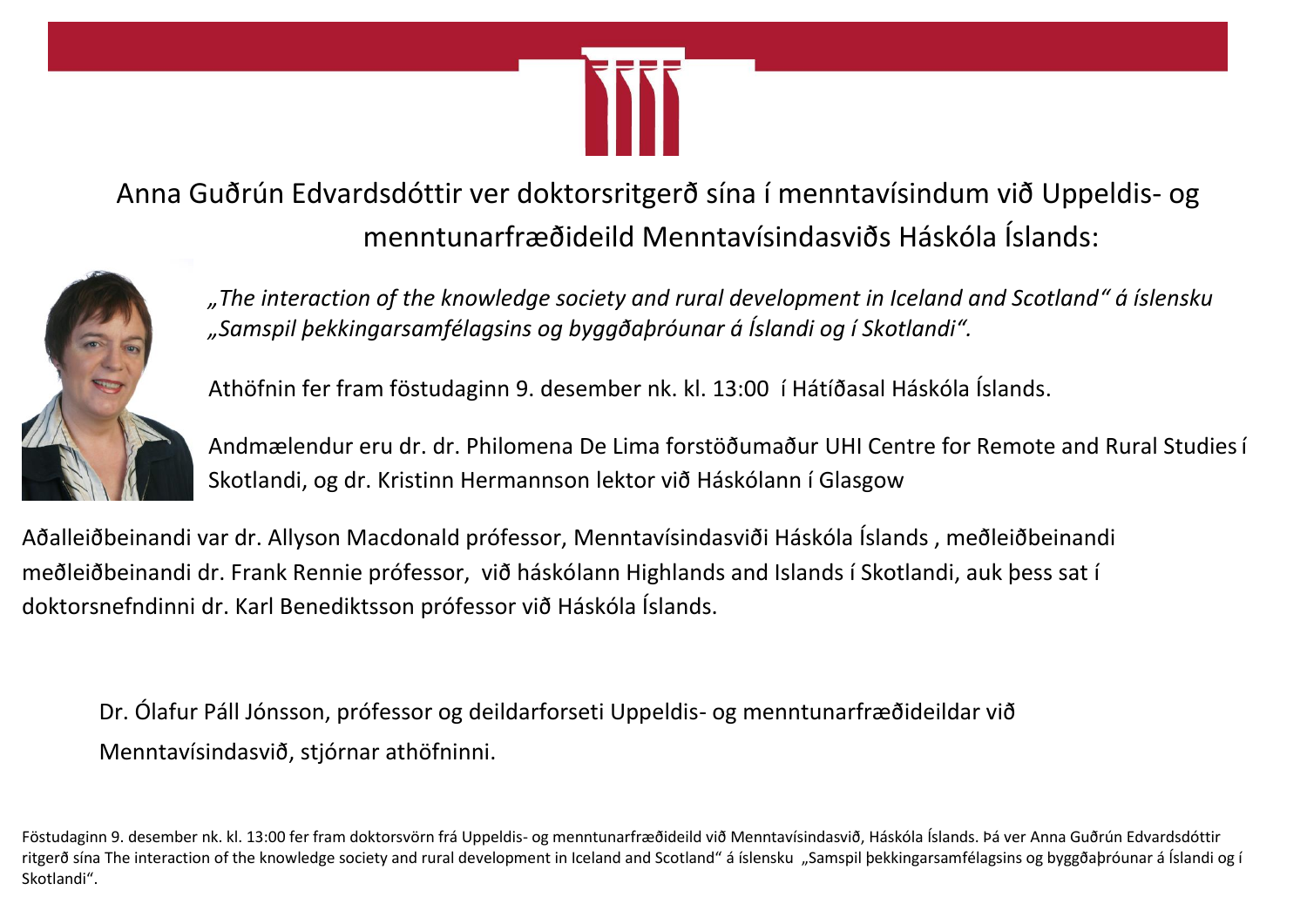## **Um verkefnið**

Á tíunda áratug 20. aldar beindust augu stjórnvalda á Íslandi og Skotlandi að uppbyggingu þekkingarsamfélagsins. Í öllum landshlutum á Íslandi eru háskólasetur og/eða rannsóknarstofnanir sem ýmist starfa sjálfstætt eða sem hluti af stærri stofnunum. Svipuð þróun átti sér stað í Skotlandi með stofnun háskóla sem þjónað gæti Hálöndum og eyjum Skotlands.

Í þessari rannsókn er samspil þekkingarsamfélagsins og byggðaþróunar á Vestfjörðum, Austurlandi og á Vestureyjum Skotlands kannað. Í því augnamiði verða athuguð áhrif ákveðinna sögulegra atburða á dreifðar byggðir; hin pólitíska orðræða um atburðina verður greind; og skoðað verður hvort og þá hvernig háskólamenntun og rannsóknastarfsemi hvetur fólk til að hafa áhrif á samfélagið sitt.

Hin fræðilega nálgun byggir á kenningum um seiglu (e. *resilience*) með áherslu á þekkingarsamfélagið og byggðaþróun sem félags- og vistfræðileg (e. *social-ecological*) kerfi þar sem þekkingarfræðilegur fjölbreytileiki (e. *epistemological pluralism*) og nám sem felur í sér þrjá ferla (e. triple-loop learning) eru hluti af kerfinu. Einnig er byggt á kenningum um vist-femínisma (eco-feminism) og grennadarnám (e. place-based pedagogy) í byggðaþróun og mótun samfélaga.

Gagnasöfnun fór fram með þrenns konar hætti. Í fyrsta lagi voru ákveðnir sögulegir atburðir skoðaðir með aðferð sögulegra rannsókna. Í öðru lagi var sögulegri orðræðugreiningu beitt við greiningu opinberra stefnumótunargagna. Í þriðja lagi voru viðtöl tekin við fólk sem bjó á þessum svæðum og störfuðu að byggðamálum, innan þekkingarsamfélagsins og eða höfðu aflað sér háskólamenntunar í fjarnámi.

Helstu niðurstöður eru þær að mikla áherslu á efnahagsmál er að finna í verkefnum sem beinast að byggðaþróun. Hins vegar er einnig að finna umhverfis- og félagslegar áherslur en vegna efnahagslegrar slagsíðu, verða umhverfis- og félagslegir þættir lítið áberandi og léttvægir og þáttur menningar er vart að finna. Þó er þessi mikli slagþungi á efnahagsmál ekki bundin rannsóknarsvæðunum heldur endurspeglar hann hið alþjóðlega samhengi og stefnumörkun á landsvísu og myndar grunn fyrir áherslur í byggðaþróun á hverjum tíma. Stefna núverandi stjórnvalda er að skapa sjálfbær samfélög sem sýnt geta seiglu en til þess verða allar framangreindar áherslur að vera innbyggðar í byggðaþróunarverkefnum.

Í framhaldinu eru helstu niðurstöður þær að þrátt fyrir að í stefnumörkun stjórnvalda í byggðamálum sé að finna yfirlýsingu um að þróa eigi sjálfbær samfélög sem sýnt geta seiglu, og í orðræðu íbúa á Vestfjörðum og Austurlandi um slíkt, þá er það staðreynd að efnahagslegir þættir eru fyrirferðamestir. Ástæðan er sú að í orðræðunni er að finna þá skoðun að aðrir þættir munu fylgja í kjölfarið sé efnahagur byggðanna sterkur. Á Vestureyjum í Skotlandi er sú stefna í byggðamálum um að skapa sjálfbær samfélög sem sýna seiglu studd með markmiðum og aðgerðum í byggðaáætlunum, þar sem jafnvægi er á milli efnahags-, umhverfis-, félags- og menningarlegra þátta. Þá er til að taka að þrátt fyrir aukna áherslu á svæðisbundnar byggðaáætlanir á Íslandi eru bein afskipti stjórnvalda af byggðamálum enn við lýði. Einnig er misræmi á milli væntinga og trúar íbúa á að aðgerðir í byggðamálum sem samþykktar hafa verið af stjórnvöldum muni hafa þær afleiðingar í för með sér að fólki fjölgi og störfum fyrir háskólamenntaða einnig. Hins vegar eru bæði íbúar og stjórnvöld sammála um að náttúra, menning og saga sé styrkleiki og sérstaða hinna dreifðu byggða sem beri að nýta.

Í lokin eru niðurstöður viðtalanna kynntar. Þar var áherslan lögð á að skoða háskólamenntaðar konur sem gerendur (e. *place-makers*) í sínu samfélagi. Þegar grannt er skoðað kemur í ljós að það nám sem konur velja virðist tengjast einkalífi þeirra og enn fremur þörfum samfélagsins, þ.e. störf þar sem skortur er á fagfólki. Karlar eru einnig gerendur í sínu samfélagi en með öðrum hætti. Þeir útvíkka athafnarými sitt með því að velja sér nám sem bæði tengist einka- og hinu opinbera lífi. Bæði kynin gera sér grein fyrir því að þau búa í karllægum samfélögum þar sem karllægum gildum er gert hærra undir höfði en kvenlægum. Slíkt gerir körlum kleift að vera virkari gerendur en konum.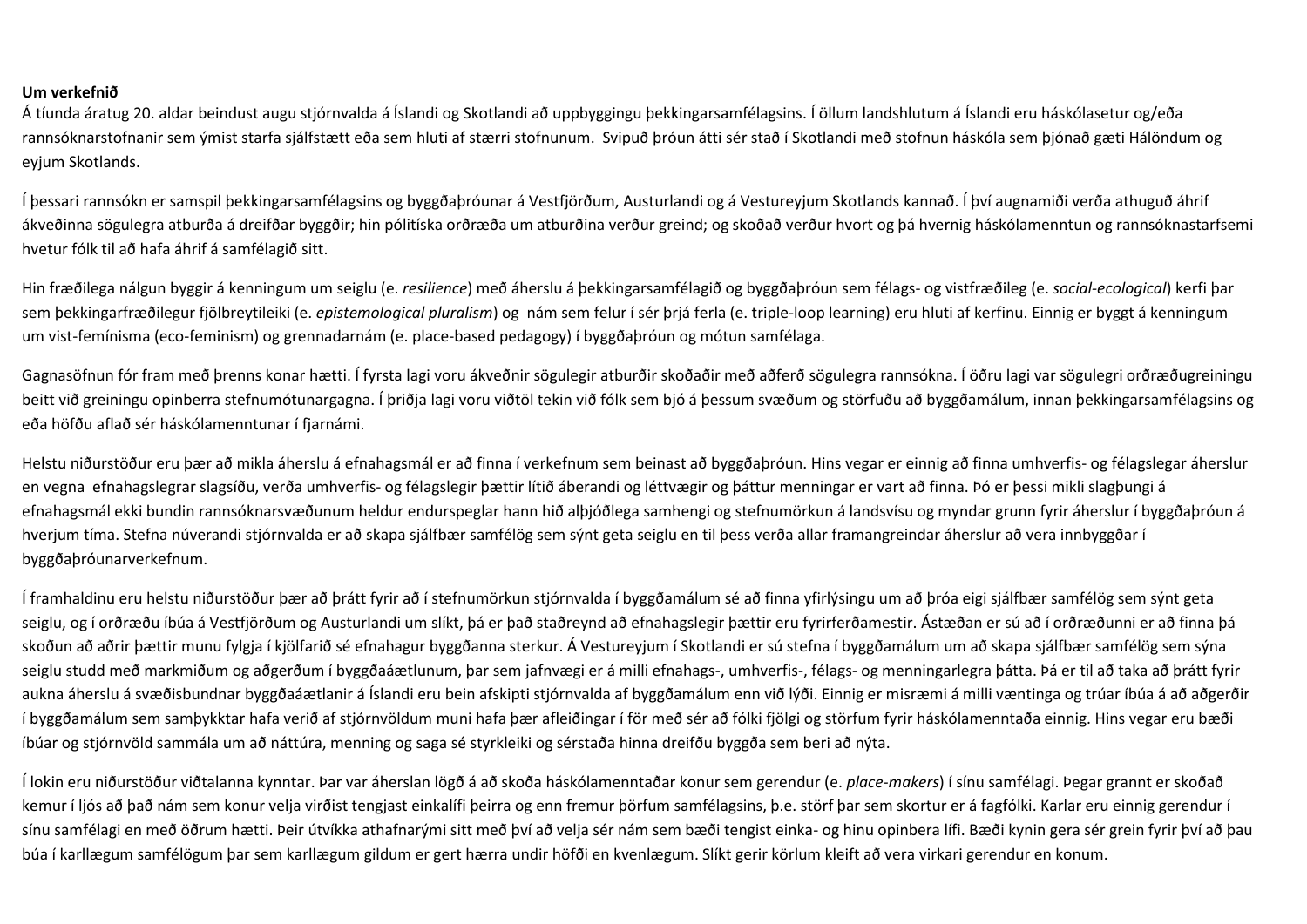Samspil þekkingarsamfélagsins og byggðaþróunar er aðalrannsóknarspurning ritgerðarinnar. Í stuttu máli er svarið við henni að stefnumótandi orðræða stjórnvalda og íbúa um samspil þekkingarsamfélagsins og byggðaþróunar snýst um efnahagslega þætti, svo sem atvinnuþróun, fólksfjölgun og að rannsóknir sem gerðar eru í dreifðum byggðum styðji við aðalatvinnuveg þeirra og stuðli þannig að efnahagslegum vexti . Hins vegar sýnir rannsóknin að samspil þekkingarsamfélagsins er einnig við félagslega og menningarlega þætti og endurspeglar því samfélagið og umhverfið. Því er þekkingarsamfélagið mikilvægur þátttakandi í að skapa sjálfbær samfélög sem sýnt geta seiglu, en það er stefna stjórnvalda bæði á Íslandi og í Skotlandi.

Að lokum eru sett fram þrjú viðmið sem gætu aukið seiglu samfélaga og stuðlað að því að þau verði sjálfbær. Þar er þekkingarsamfélagið í lykilhlutverki. Fyrsta viðmiðið er að skapa samstarf á breiðum grunni meðal hagsmunaaðila við gerð samfélagsáætlana. Annað viðmiðið er að stofna samfélagssjóð sem heldur utan um náttúruauðlindir hvers samfélags. Þriðja viðmiðið er að skapa svæðisbundið samstarf og/eða á landsvísu á milli háskóla, rannsóknastofnana og þekkingarsetra.

## **About the project**

In all Iceland's regional areas there is a university centre and/or research institutes, operating as independent institutes or as a part of bigger institutes based in the Reykjavík area. Similar development has taken place in rural areas of Scotland with the establishment of the University of the Highlands and Islands. This research examines the interaction of the knowledge society and rural development in three regions: The Westfjords of Iceland, East Iceland, and the Western Isles of Scotland. The aims are to investigate the effect of selected historical events on rural communities; to analyse the policy discourse on these events; and to examine whether and how higher education and research activities encourage people to become active place-makers in their communities.

The theoretical approach draws on resilience focusing on the knowledge society and rural development as a social-ecological system and incorporating epistemological pluralism and triple-loop learning. It also draws on theories of eco-feminism and place-based pedagogy in rural development and the formation of communities.

Data was collected in three ways. Historical research was used in describing the development of the knowledge society and rural development over time. Historical discourse analysis was used when analysing governmental policy documents about rural development and development of the knowledge society in the three research areas. Interviews were taken with people who were living in these areas, and who were working within the field of rural development, the knowledge society and/or had finished a higher education degree through distance learning methods.

The main findings are that strong economic emphasis is built into projects that are launched in the name of rural development. However, an environmental and social emphasis can also be found, but because of the strong emphasis on the economic factor, environmental and social factors are less visible or important and cultural factors are rarely mentioned. This emphasis on the economy is not peculiar to the region but reflects both the global context and national strategy and forms the basis for rural development at any given time. In order to reach the current governmental goals of creating sustainable and resilient communities, all four sustainability factors must be built into projects.

An important finding in the discourse analysis is that despite statements about creating resilient and sustainable communities found in the policies and the inhabitants 'discourse in the Westfjords and East Iceland, it is confirmed that the economic factor is the most influential in these two areas because of the belief that the other aspects will follow if the economy is strong. In the Western Isles the rural policy about creating resilient and sustainable communities is backed up in the goals and actions in the policy documents keeping a balance across economic, environmental, social and cultural factors. Despite regional place-based development plans being now an important focus in discussions on rural development, state-led interventions are apparent; and governmental policy about activities that are agreed upon in the name of rural development and the development